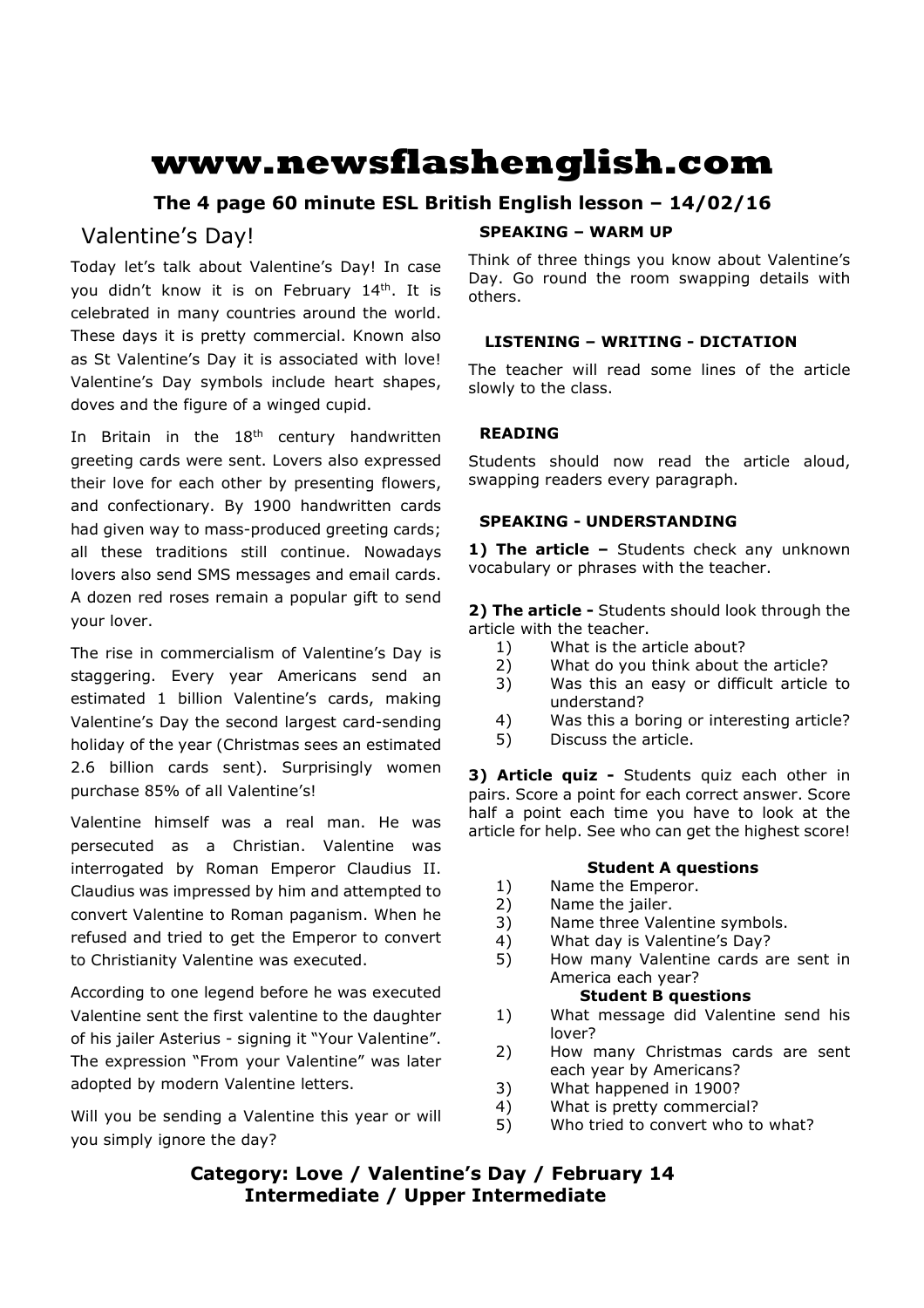#### **WRITING / SPEAKING**

you can to do with **'Valentine's Day'.** *One-two minutes.* Compare with other teams. Using your words compile a short dialogue together.

#### **WRITING / SPEAKING**

*In pairs* – Choose three Valentine gifts you might send your lover. Write them below. Add three types of cards that are possible to send. Talk about them.

2) \_\_\_\_\_\_\_\_\_\_\_\_\_ (2) \_\_\_\_\_\_\_\_\_\_\_\_\_  $3) \qquad \qquad (3)$ 

**Add** three advantages and three disadvantages of Valentine's Day. Discuss together.

*The teacher will choose some pairs to discuss their findings in front of the class.* 

#### **WRITING / SPEAKING**

*In pairs,* think of three other similar such day's like Valentine's Day that are celebrated in your country. Write them down then talk about them. Which do you prefer best? *5 mins.*

*The teacher will choose some students to read out their work to the class.* 

#### **DISCUSSION**

#### **Student A questions**

- 1) Did the headline make you want to read the article?
- 2) How do you celebrate Valentine's Day?
- 3) Is Valentine's Day too commercial?
- 4) How long has Valentine's Day been celebrated in your country?
- 5) Do you send Valentine cards?
- 6) Do you send Valentine gifts?
- 7) When did you last send/receive a dozen red roses?
- 8) Did you know who Valentine was before this lesson?
- 9) Are you surprised to learn more women send Valentine's than men in the USA?
- 10) Have you learnt anything in today's English lesson?

#### **SPEAKING – ROLEPLAY 1**

In pairs. On the board write as many words as In groups. One of you is the interviewer. There are up to four guests. You are in the Love FM radio studio. Today's interview is: *Valentine's Day. 10 mins.* 

- 1) A man wishing to propose to his girlfriend.
- 2) A girl who has just received a dozen red roses.
- 3) A florist.
- 4) A confectioner.

*The teacher will choose some groups to roleplay their interview in front of the class.* 

#### **SPEAKING - ROLEPLAY 2**

*In pairs.* Together or each of you plans a Valentine night to remember! Think of where you might go, what you might do, what you might give your lover etc… Discuss together. (Imagine!) *5 mins.* 

#### **SPEAKING – DISCUSSION**

*Allow 10 minutes* – As a class.

*Valentine's Day* 

*Is it too commercial?* 

*Talk about how it is spent in your country and another.*

*The teacher can moderate the session.*

#### **DISCUSSION**

#### **Student B questions**

- 1) What do you think about what you've read?
- 2) What is the best restaurant to go to for Valentine's Day in your town/city?
- 3) Which are the best florists to visit?
- 4) Which is the best confectioner's shop?
- 5) Do you like chocolates?
- 6) Will you be sending a Valentine this year or will you simply ignore the day?
- 7) Why is Valentine's Day still popular?
- 8) Is love still important these days?
- 9) What is the thing that you like most about Valentine's Day, and what is the thing you hate most about it?
- 10) Did you like this discussion?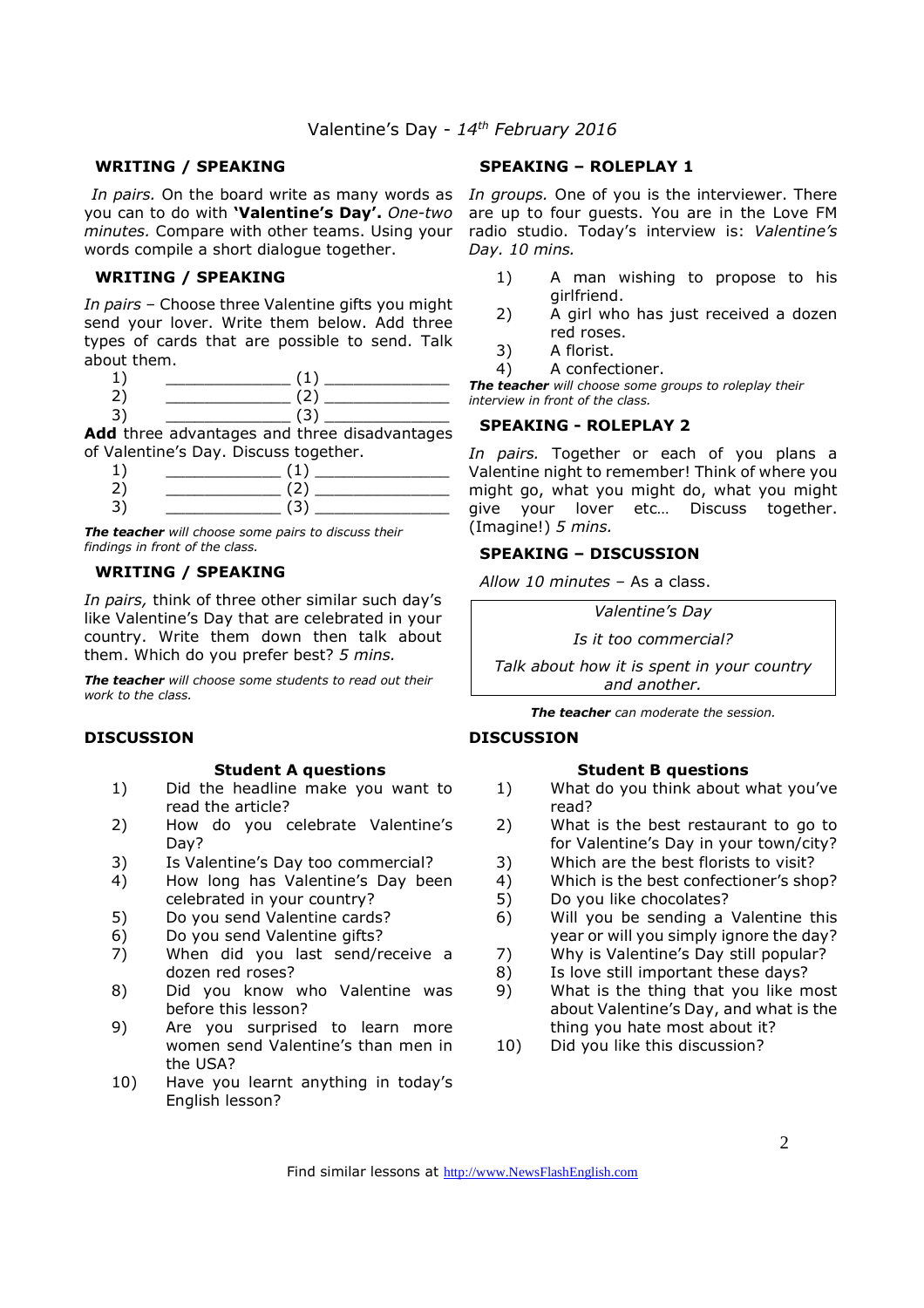## **GAP FILL: READING GAP FILL: GRAMMAR**

#### **Valentine's Day!**

Today let's talk about Valentine's Day! In case you didn't know it is on February 14<sup>th</sup>. It is celebrated in many countries around the world. These days it is (1)\_\_ commercial. Known also as St Valentine's Day it is associated with (2) ! Valentine's Day symbols include heart shapes, doves and the figure of a winged cupid.

In Britain in the  $18<sup>th</sup>$  century (3) greeting cards were sent. Lovers also expressed their love for each other by presenting  $(4)$ , and  $(5)$ , By 1900 handwritten cards had given way to mass-produced greeting cards; all these (6) still continue. (7) lovers also send SMS messages and email cards. A dozen red roses remain a popular gift to send your lover.

The rise in (8) of Valentine's Day is staggering. Every year Americans send an estimated 1 billion Valentine's cards, making Valentine's Day

#### *handwritten / love / nowadays / traditions / confectionary / commercialism / flowers / pretty*

the second largest card-sending holiday of the year (Christmas sees an estimated 2.6  $(1)$  cards sent). Surprisingly women purchase 85% of all Valentine's!

Valentine (2) was a real man. He was persecuted as a Christian. Valentine was interrogated by Roman Emperor Claudius II. Claudius was impressed by him and attempted to convert Valentine to Roman (3) . When he refused and tried to get the Emperor to (4)\_\_ to Christianity Valentine was executed.

According to one (5)\_\_ before he was executed Valentine sent the first valentine to the daughter of his (6) Asterius - signing it "Your Valentine". The expression "From your Valentine" was later adopted by modern Valentine letters.

Will you be sending a  $(7)$  this year or will you simply (8) the day?

*valentine / convert / ignore / jailer / legend / billion / himself / paganism*

#### **Valentine's Day!**

Today let's talk about Valentine's Day! In case you didn't know it is on February 14<sup>th</sup>. It is celebrated in many countries around the world.  $(1)$  days it is pretty commercial. Known also as St Valentine's Day it is associated (2) love! Valentine's Day symbols include heart shapes, doves and the figure of a winged cupid.

In Britain in the  $18<sup>th</sup>$  century handwritten greeting cards were sent. Lovers (3) expressed (4) love for (5)\_\_ other by presenting flowers, and confectionary. By 1900 handwritten cards had given way to mass-produced greeting cards; all these traditions (6)\_\_ continue. Nowadays lovers also send SMS messages and email cards. A dozen red roses remain a popular gift to send (7)\_ lover.

The rise in commercialism of Valentine's Day is staggering. (8)\_\_ year Americans send an estimated 1 billion Valentine's cards, making Valentine's Day

#### *still / every / your / their / also / with / these / each*

the second largest card-sending holiday  $(1)$  the year (Christmas sees (2)\_ estimated 2.6 billion cards sent). Surprisingly women purchase 85% of all Valentine's!

Valentine himself was a real man. He was persecuted as a Christian. Valentine was interrogated (3) Roman Emperor Claudius II. Claudius was impressed by (4) and attempted to convert Valentine to Roman paganism. When he refused and tried to get the Emperor to convert to Christianity Valentine was executed.

According to one legend before (5) was executed Valentine sent the first valentine to the daughter of (6)\_\_ jailer Asterius - signing (7)\_\_ "Your Valentine". The expression "From your Valentine" was later adopted by modern Valentine letters.

Will you be sending a Valentine this year (8) \_ will you simply ignore the day?

#### *he / or / of / an / by / it / him / his*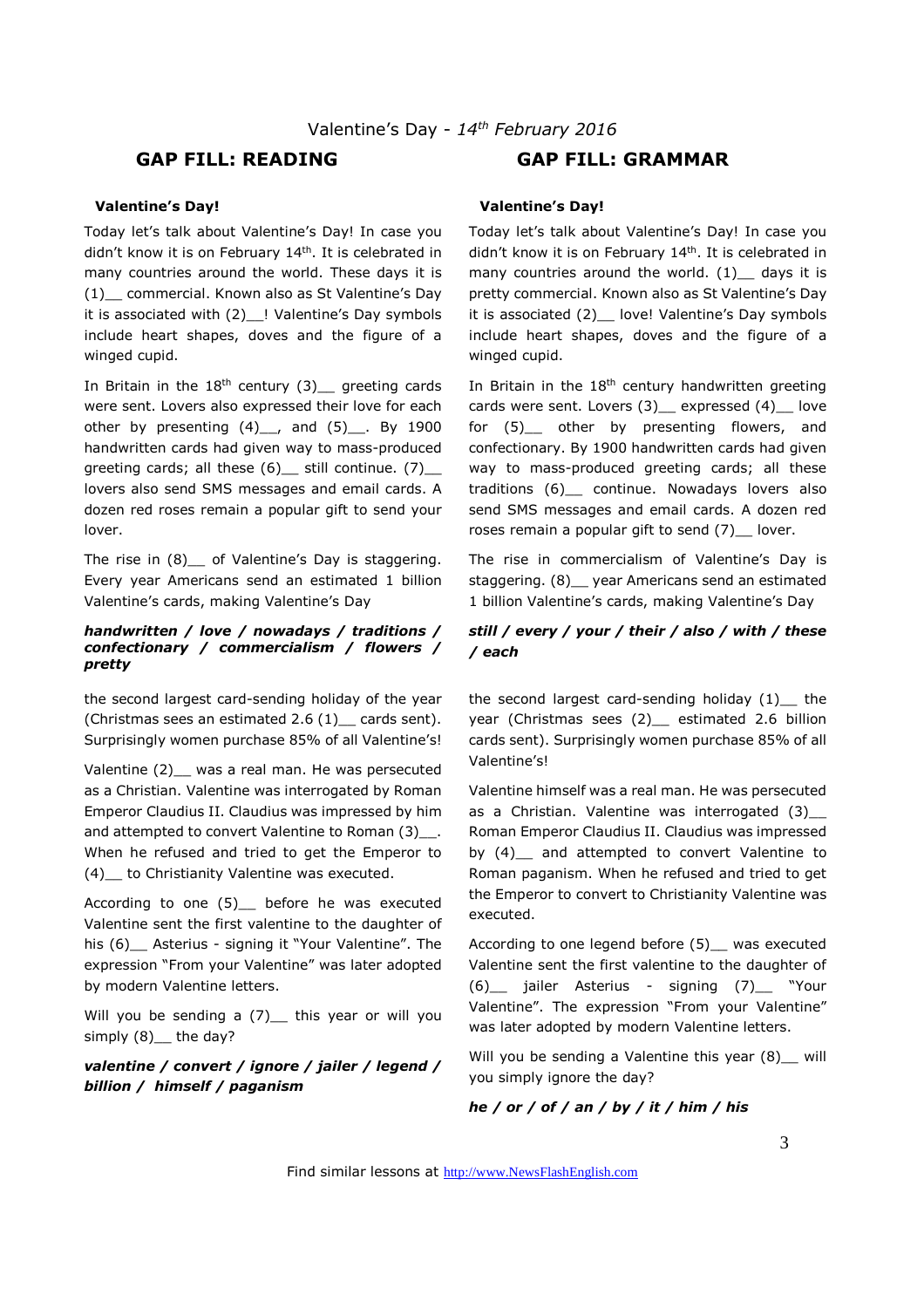#### Valentine's Day - *14 th February 2016*



#### **Valentine's Day!**

Today let's talk about [11] In case you didn't know it is on February  $14<sup>th</sup>$ . It is celebrated in many countries around the world. These days it is \_\_\_\_\_\_\_\_\_\_\_\_\_\_\_\_\_. Known also as St Valentine's Day it is associated with love! Valentine's Day symbols include heart shapes, doves and the figure of a winged cupid.

In Britain in the 18<sup>th</sup> century handwritten greeting cards were sent. \_\_\_\_\_\_\_\_\_\_\_\_\_\_\_\_\_\_\_\_\_\_\_\_\_\_ their love for each other by presenting flowers, and confectionary. By 1900 handwritten cards had given way to mass-produced greeting cards; all these traditions still continue. send SMS messages and email cards. A dozen red roses remain a popular gift to send your lover

The rise in commercialism of Valentine's Day is staggering. \_\_\_\_\_\_\_\_\_\_\_\_\_\_\_\_\_\_\_\_ send an estimated 1 billion Valentine's cards, making Valentine's Day the second largest card-sending holiday of the year (Christmas sees an estimated 2.6 billion cards sent). purchase 85% of all Valentine's!

Valentine himself was a real man. He was persecuted as a Christian. \_\_\_\_\_\_\_\_\_\_\_\_\_\_\_\_\_\_\_\_\_ by Roman Emperor Claudius II. Claudius was impressed by him and attempted to convert Valentine to Roman paganism. tried to get the Emperor to convert to Christianity Valentine

was executed.

According to one legend before he was executed Valentine sent the first valentine to the daughter of his jailer Asterius signing it "Your Valentine". The expression was later adopted by modern Valentine letters.

Will you be sending a Valentine this year or will you

\_\_\_\_\_\_\_\_\_\_\_\_\_\_\_\_\_\_\_\_\_?

#### **www.newsflashenglish.com**

**Copyright D. J. Robinson 2016 (V2)**

#### **WRITING / SPEAKING**

**1) On the board -** *In pairs, as a class - write* down 20 things you know about *Valentine's Day*. Talk about them! *5 mins.*

**2) Sentence starters -** Finish these sentence starters. Correct your mistakes. Compare what other people have written.

1) I love \_\_\_\_\_\_\_\_\_\_\_\_\_\_\_\_\_\_\_\_\_\_\_\_\_\_\_\_

2) Valentine's Day

3) Red roses \_\_\_\_\_\_\_\_\_\_\_\_\_\_\_\_\_\_\_\_\_\_\_\_

**3)** Write down 50 words about: *Valentine's Day.* Your words can be read out in class.

**4) Homework -** Write and send a 200 word email to your teacher about: *Valentine's Day.* Your email can be read out in class.

**SPELLING**

ratings: **Pass = 12 Good = 15 Very good = 18 Excellent = 20**

Use the following

#### **SPELLING**

The teacher will ask the class individually to spell the following words that are in the article. Afterwards check your answers.

| 1)  | handwritten   | 11) | billion    |
|-----|---------------|-----|------------|
| 2)  | cupid         | 12) | Christian  |
| 3)  | commercial    | 13) | Paganism   |
| 4)  | symbols       | 14) | Emperor    |
| 5)  | confectionary | 15) | legend     |
| 6)  | traditions    | 16) | daughter   |
| 7)  | nowadays      | 17) | jailer     |
| 8)  | dozen         | 18) | expression |
| 9)  | popular       | 19) | modern     |
| 10) | commercialism | 20) | ignore     |
|     |               |     |            |

Find similar lessons at http://www.NewsFlashEnglish.com